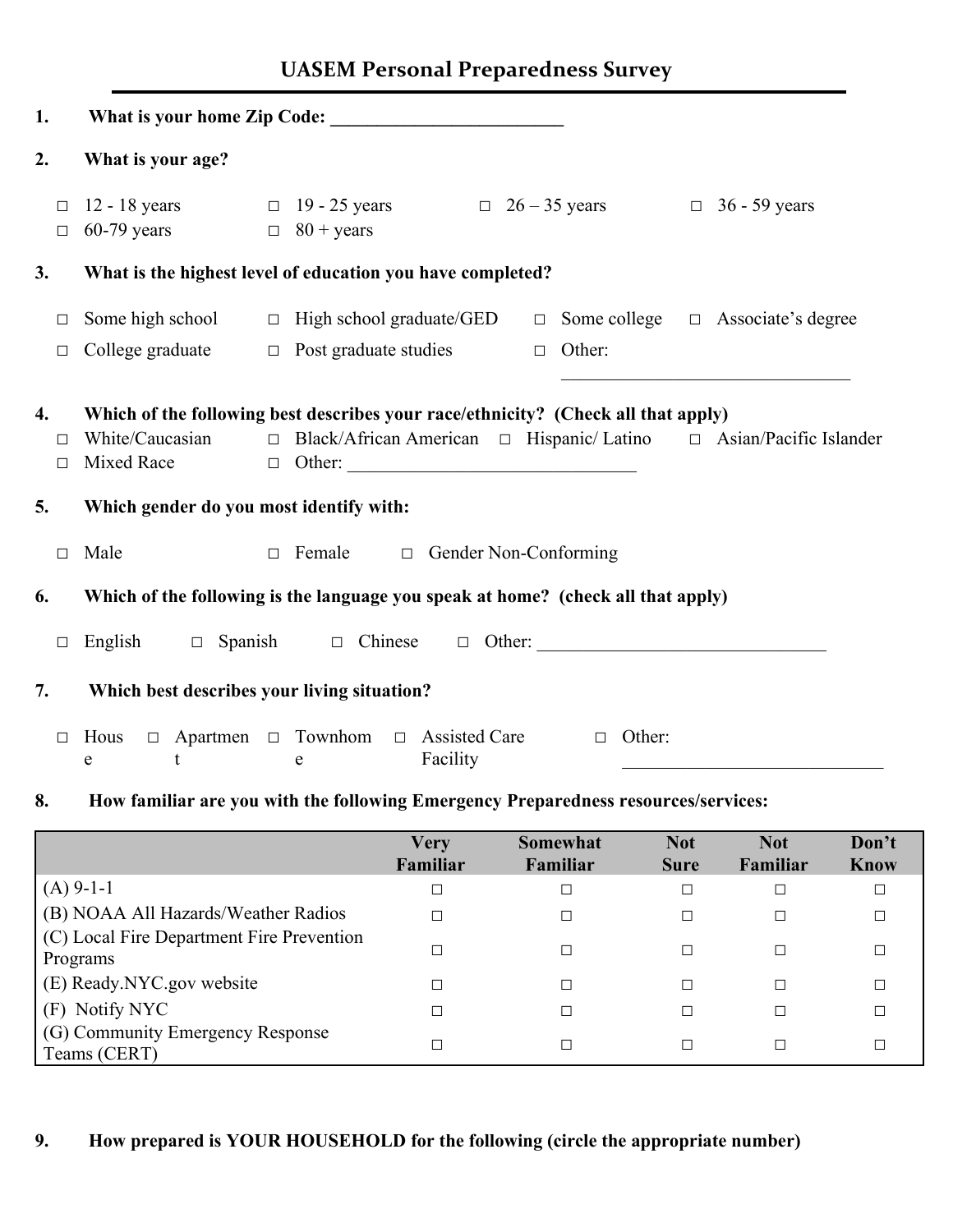|                                                 | 0-Don't know<br>what that is | 1-Not prepared at all |  | 5-Extremely<br>Prepared |  |
|-------------------------------------------------|------------------------------|-----------------------|--|-------------------------|--|
| (A) Severe thunderstorms                        |                              |                       |  |                         |  |
| (B) Floods                                      |                              |                       |  |                         |  |
| (C) Extreme Heat<br>Emergencies                 |                              |                       |  |                         |  |
| (D) Winter                                      |                              |                       |  |                         |  |
| (E) Power<br>Outages/Blackouts                  |                              |                       |  |                         |  |
| (F) Carbon Monoxide<br>Poisoning                |                              |                       |  |                         |  |
| (G) Residential Fire                            |                              |                       |  |                         |  |
| (H) Hazardous<br>Material/Chemical<br>Accidents |                              |                       |  |                         |  |
| (I) Hurricanes                                  |                              |                       |  |                         |  |
| (J) Evacuation                                  |                              |                       |  |                         |  |
| (K) Sheltering in Place                         |                              |                       |  |                         |  |

**10. Do you know what flood zone you live in?** 10a: If yes, which zone:

□ Yes □ No

# **11. Do you have the following in place for yourself and/or your family?**

|                                                                   | Yes | N <sub>0</sub> | Don't Know What that<br><i>is</i> |
|-------------------------------------------------------------------|-----|----------------|-----------------------------------|
| (A) A Shelter in Place plan                                       | П   | П              | □                                 |
| (B) Shelter in Place supplies                                     | П   | П              | $\Box$                            |
| (C) A personal or family evacuation plan                          | □   | □              | $\Box$                            |
| (D) A family communications plan                                  | П   | П              | $\Box$                            |
| (E) A first-aid kit                                               | П   | П              | □                                 |
| (F) A three-day disaster supply kit                               | □   | □              | $\Box$                            |
| (G) Pet evacuation plans and supplies                             | П   | П              | $\Box$                            |
| (H) A home fire safety plan                                       |     | П              | □                                 |
| (I) Copies of important documents (insurance cards,<br>passports) | П   | П              | $\Box$                            |
| (J) Medical/prescription records                                  | П   | □              | □                                 |
| (K) Medication for 3-7 days                                       |     | Е              | □                                 |
| (L) Know the location of the nearest shelter                      |     | $\Box$         | $\Box$                            |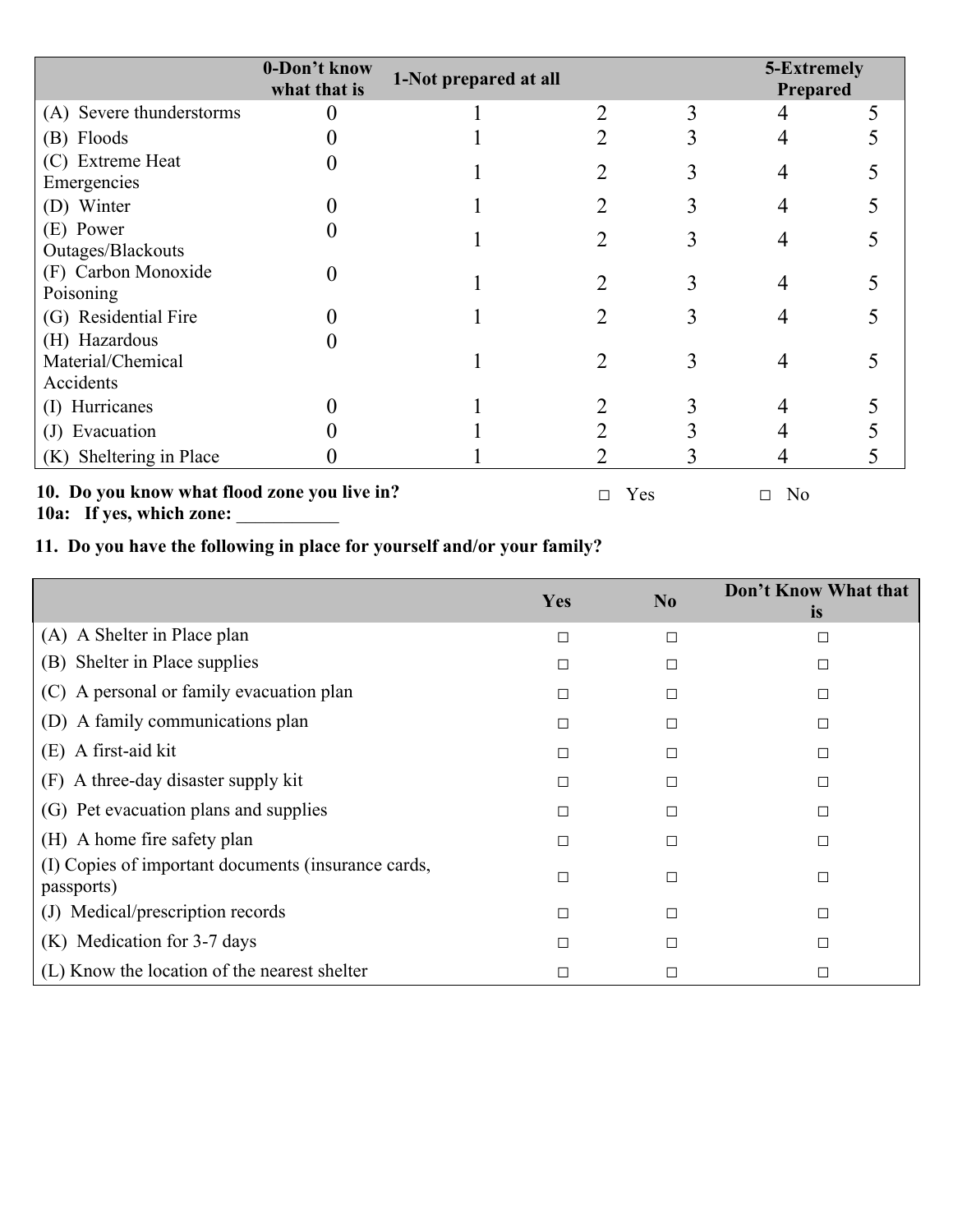## **City Wide Survey Results**



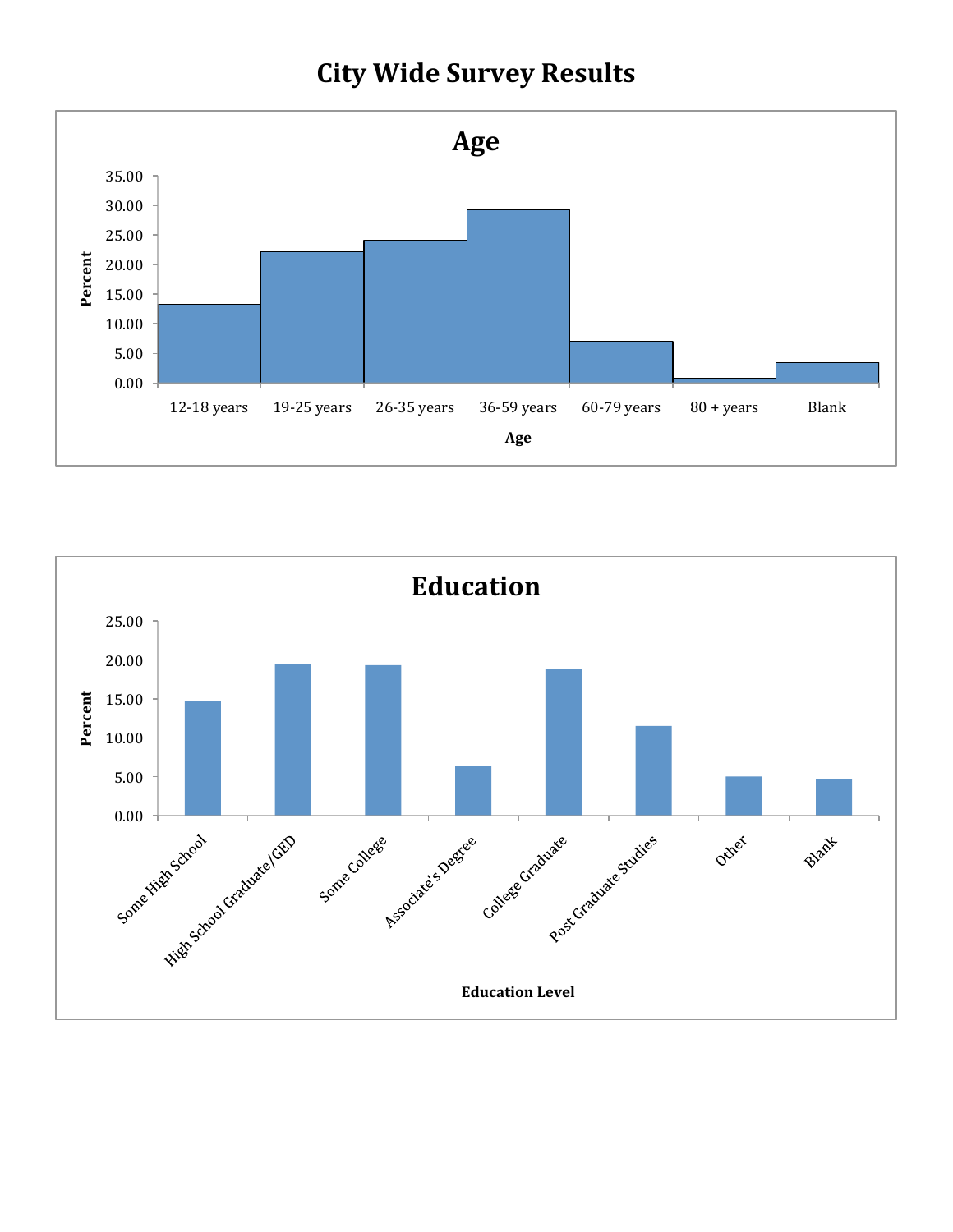